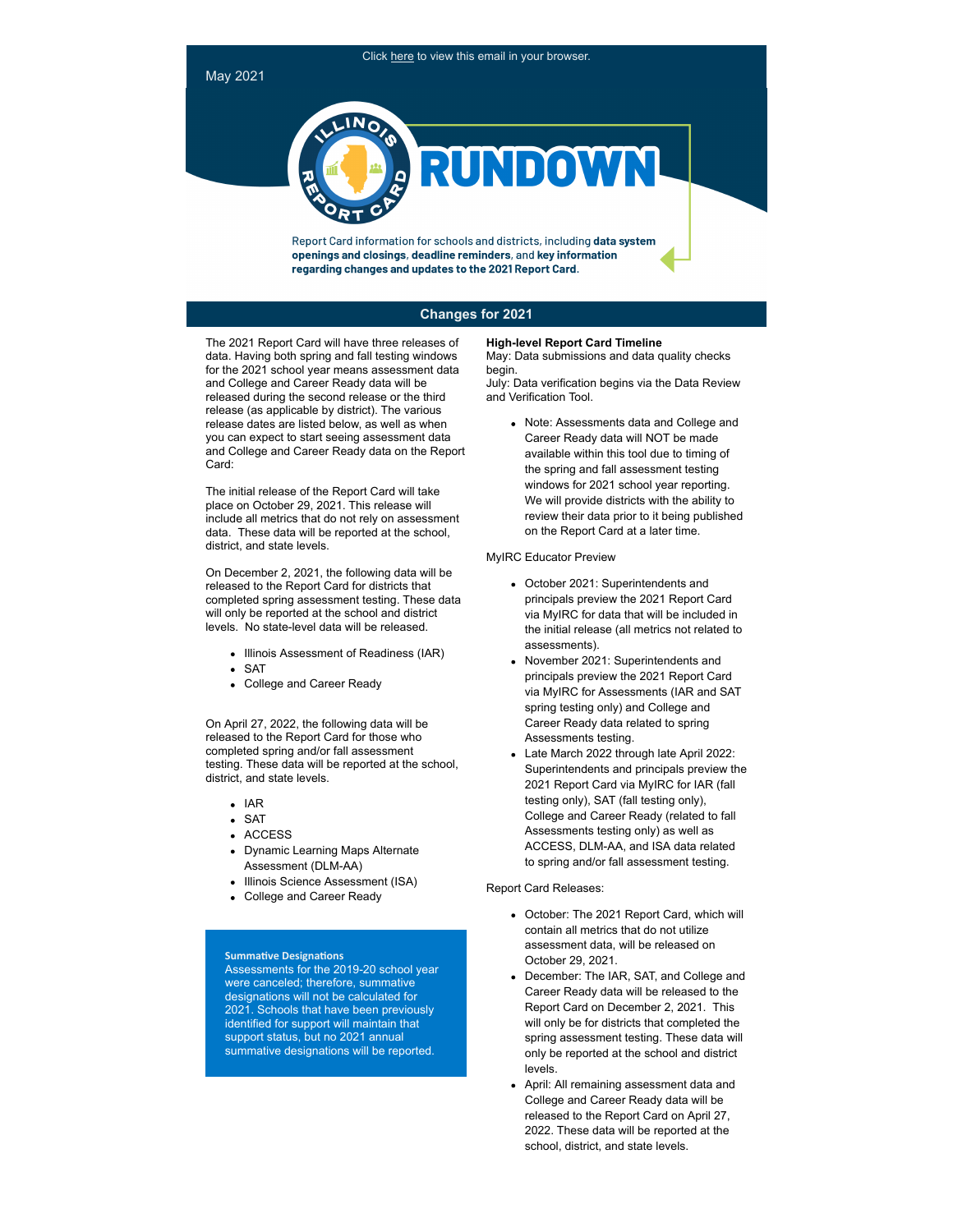#### **What's Being Added for 2021?**

Advanced Academic Program – This is a course of study to which students are assigned based on advanced cognitive ability or advanced academic achievement compared to local age peers. The curriculum is substantially differentiated from the general curriculum to provide appropriate challenge and pace. This new metric will include:

- Students who are enrolled in Accelerated Placement, which is the number and percentage of all students who have been enrolled in Accelerated Placement. This is the sum of the students who have a code of 01 (student is accelerated for English language arts [ELA] only), 02 (student is accelerated for math only), 03 (student is accelerated for single subject other than ELA or Math), 04 (student is accelerated for multiple subjects, but not whole grade), and 05 (whole grade acceleration).
- Students who are enrolled in Advanced Placement (AP) coursework, which is the number and percentage of all students who have been enrolled in Advanced Placement coursework. This is the sum of the students enrolled in a course denoted as being an AP course in the course catalog.
- Students who are enrolled in International Baccalaureate (IB) coursework, which is the number and percentage of all students who have been enrolled in IB coursework. This is the sum of the students enrolled in a course denoted as being an IB course in the course catalog.
- Students who are enrolled in any course designated as Enriched or Honors, which is the number and percentage of all students who have been enrolled in any course designated as Enriched or Honors. This is the sum of the students enrolled in a course with a course level code of 03 (Enriched) or 04 (Honors).
- Students who are enrolled in any dual-credit course in which college credit was earned, which is the number and percentage of all students who have been enrolled in any dual-credit course in which college credit was earned. This is the sum of the students who have a dual-credit course code of "yes"; the student earned college credit.

College and Career Ready– This is the number of students who have an exit code of graduated during the current academic year and meet either the Distinguished Scholar definition and/or College and Career Scholar definition. This new metric will include:

- Distinguished Scholar, which is defined as the percentage of students with a grade 12 designation, or a junior if he/she graduated early, that meet the criteria for Distinguished Scholar.
- College and Career Scholar, which is defined as the percentage of students with a grade 12 designation, or a junior if he/she graduated early, that meet the criteria for College and Career **Scholar**
- View [2021 College and Career Ready Indicator Guidance](http://link.isbe.net/c/6/?T=OTAyMDg4NDQ%3AMDItYjIxMTM4LTM1Zjg2N2M2NjRiZTQzZTFiOThjMmZjNTgyN2I0NmVl%3AbXdlaXNzQGlzYmUubmV0%3AY29udGFjdC1iMjZmOTQ3N2JiZjZlYTExYTgxNTAwMGQzYTMyODEyOS1hZGY2NDc0NjQxNDY0ZmRiODlhYzg4ZTNmOWQ3M2ZiNA%3AdHJ1ZQ%3AMg%3A%3AaHR0cHM6Ly93d3cuaXNiZS5uZXQvRG9jdW1lbnRzL0NDUkktR3VpZGFuY2UucGRmP19jbGRlZT1iWGRsYVhOelFHbHpZbVV1Ym1WMCZyZWNpcGllbnRpZD1jb250YWN0LWIyNmY5NDc3YmJmNmVhMTFhODE1MDAwZDNhMzI4MTI5LWFkZjY0NzQ2NDE0NjRmZGI4OWFjODhlM2Y5ZDczZmI0JmVzaWQ9YmNmZWI1MDMtZTNiNy1lYjExLTgyMzYtMDAwZDNhNWE1NThl&K=4McCuSJou6XX6SRXrctQ1g) and additional details outlining the process.

### **Reminders**

**Data Accuracy** - It is imperative that districts ensure their data is accurate and complete in a timely manner to ensure the accuracy and timely completion and distribution of the 2021 Report Card.

**Administrator Contact Info in EPS and EIS** - We ask that all district and school administrators ensure their contact information in ISBE's Entity Profile System (EPS) and Employment Information System (EIS) is accurate and current, in light of any staff or administration changes. This will help to ensure all administrators are receiving any direct communications sent by ISBE. Any updates to contact information in EPS and EIS should be made via IWAS and before July 1.

# **Openings and Closings**

- Year End Collection
	- 2021 Year End Collection (YEC) Opened May 17 Closes July 31
	- The 2021 YEC is now available for data entry in IWAS.
	- o View 2021 YEC Guidance and additional details.
- Student Information System

o Important Student Information System (SIS) data collection dates can be found here.

- Site-Based Expenditure Reporting
	- FY 2021 ESSA Site-Based Expenditure Reporting (SBER) Opens July 1 Closes August 16
	- Edits to submitted data or SBER narratives may be made until August 31.
	- An update to the FY 2021 SBER Reporting Guidance will be released once it becomes available. There will be no major changes to the FY 2020-FY 2021 guidance released in May 2020.